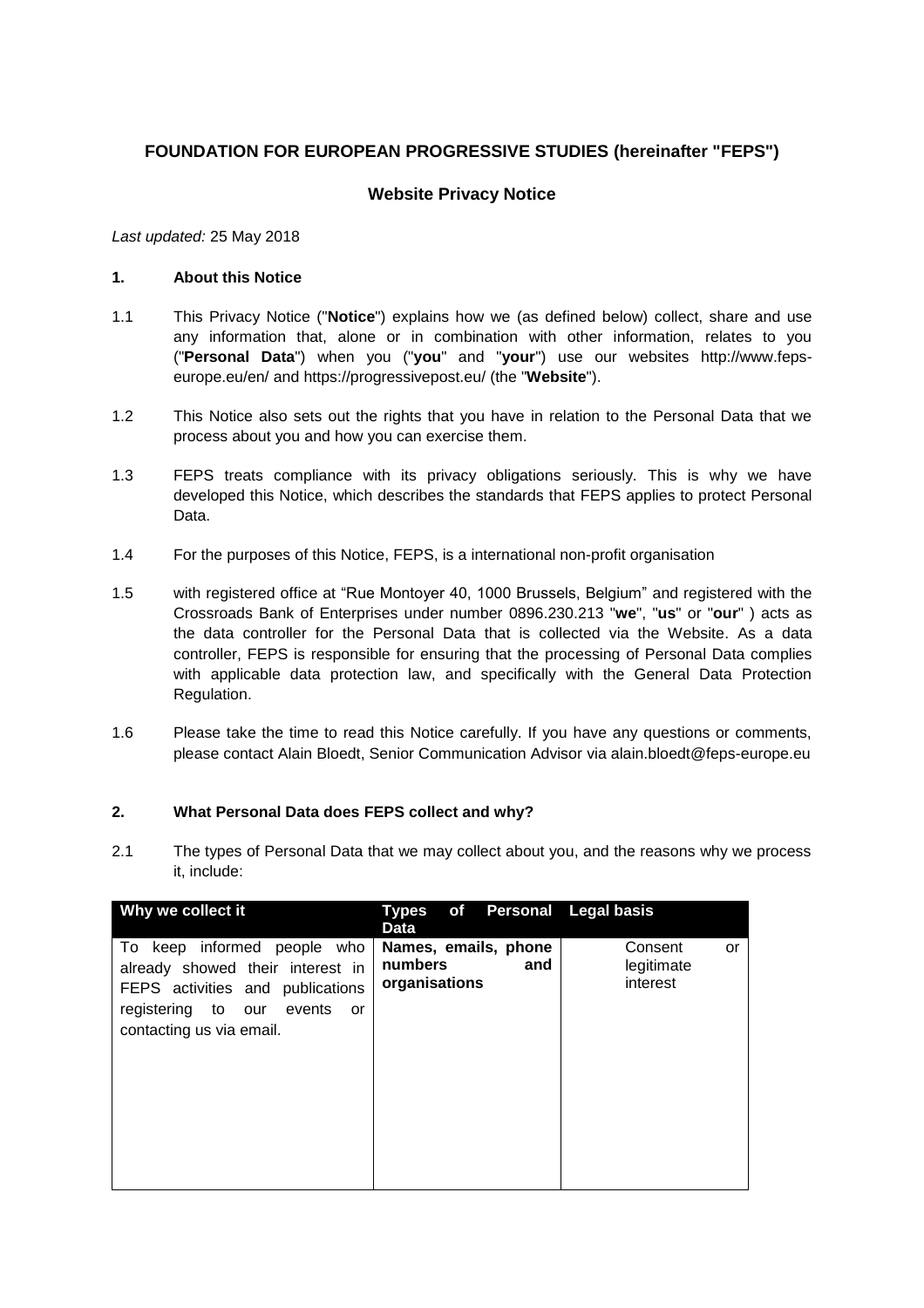| To identify the most interesting and<br>relevant content published in our<br>website  | <b>Information</b><br>regarding your<br>device, such<br>as IP address,<br>MAC address,<br>browser used | Consent |
|---------------------------------------------------------------------------------------|--------------------------------------------------------------------------------------------------------|---------|
| To distribute our magazine The<br>Progressive Post to subscribers<br>and contributors | Name,<br>Postal<br>address                                                                             | Consent |

2.2 We may also collect certain information automatically from your device. Specifically, the information we collect automatically may include information like your IP address, [device type, unique device identification numbers, browser-type, broad geographic location (e.g. country or city-level location) and other technical information. We may also collect information about how your device has interacted with our Website, including the pages accessed and links clicked.

We collect this information for the purposes of this Notice, including to enable us to better understand the visitors who come to our Website, where they come from, what content on our Website is of interest to them and to set up a statistical database. We use this information for our internal analytics purposes and to improve the quality and relevance of our Website to our visitors.

Some of this information may be collected using cookies and similar tracking technology, as explained further in our Cookie Notice [which is available here](http://www.feps-europe.eu/cookie-policy.html)

2.3 [OPTIONAL: From time to time, we may receive Personal Data about you from third party sources about EU Correspondents and other journalists provided by EU Institutions and national embassies, about militants of Progressive parties provided by the parties, about registrations to events we organised with other partners, but only where we have checked that these third parties either have your consent or are otherwise legally permitted or required to disclose your Personal Data to us.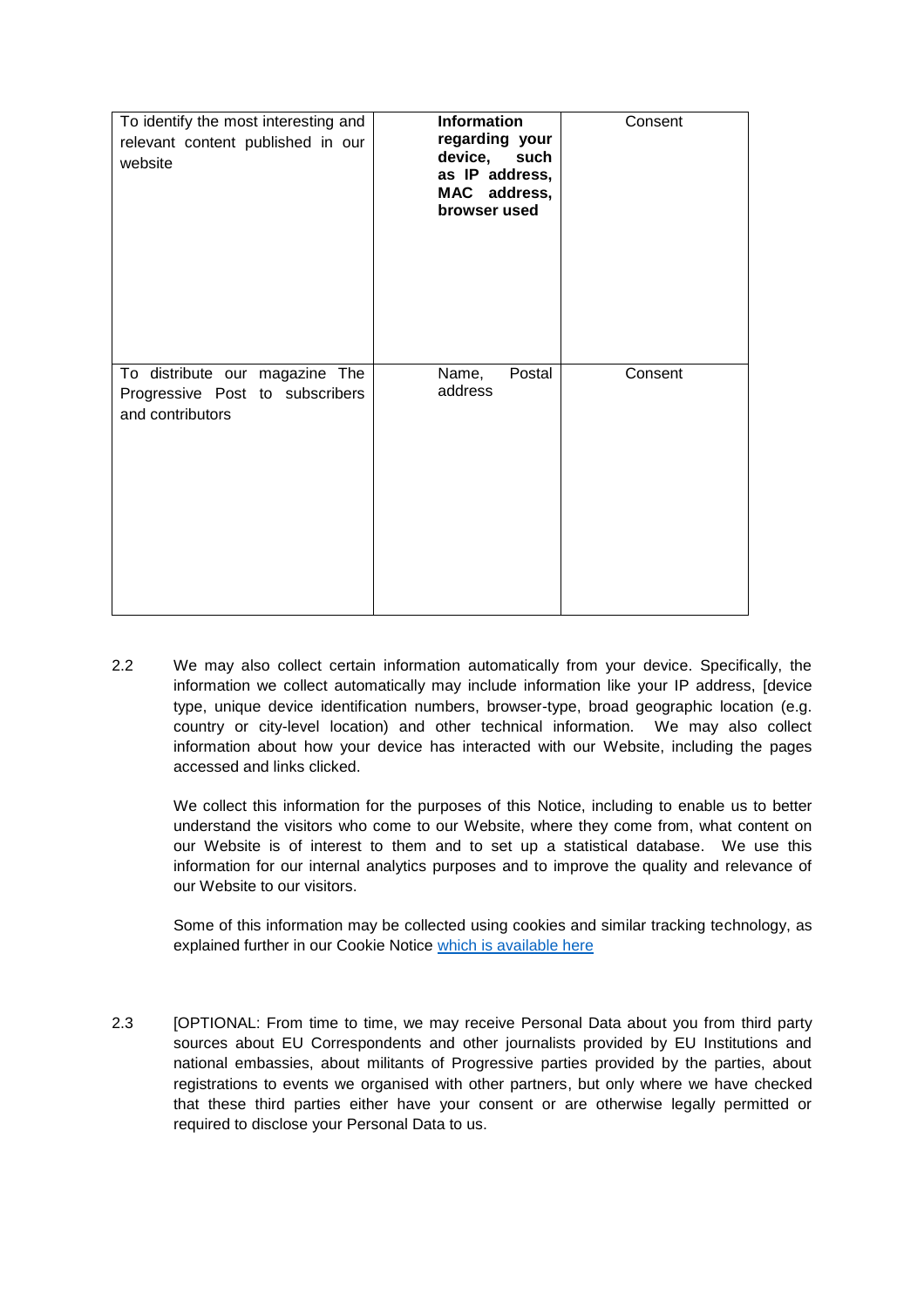The types of Personal Data we collect from third parties include names, emails, phones and job positions and we use this Personal Data we receive from these third parties to keep inform them about FEPS activities and research.

2.4 In general, we will use the Personal Data we collect from you only for the purposes described in this Notice or for purposes that we explain to you at the time we collect your Personal Data. However, we may also use your Personal Data for other purposes that are not incompatible with the purposes we have disclosed to you (such as archiving purposes in the public interest, scientific or historical research purposes, or statistical purposes) if and where this is permitted by applicable data protection laws.

## **3. Who does FEPS share your Personal Data with?**

- 3.1 We may disclose your Personal Data to the following categories of recipients:
	- (a) to **FEPS Members** for purposes consistent with this Notice. We take precautions to allow access to Personal Data only to those staff members who have a legitimate business need for access and with a contractual prohibition of using the Personal Data for any other purpose.
	- (b) to **our third party vendors, services providers and partners** who provide data processing services to us, or who otherwise process Personal Data for purposes that are described in this Notice or notified to you when we collect your Personal Data. This may include disclosures to third party vendors and other service providers we use in connection with the services they provide to us, including to support us in areas such as IT platform management or support services, infrastructure and application services, marketing, data analytics;
	- (c) to **any competent law enforcement body, regulatory, government agency, court or other third party** where we believe disclosure is necessary (i) as a matter of applicable law or regulation, (ii) to exercise, establish or defend our legal rights, or (iii) to protect your vital interests or those of any other person;
	- (d) to **our auditors, advisors, legal representatives and similar agents** in connection with the advisory services they provide to us for legitimate business purposes and under contractual prohibition of using the Personal Data for any other purpose;

## **4. How we protect your privacy**

- 4.1 We will process Personal Data in accordance with this Notice, as follows
	- (a) **Fairness**: We will process Personal Data fairly. This means that we are transparent about how we process Personal Data and that we will process it in accordance with applicable law.
	- (b) **Purpose limitation**: We will process Personal Data for specified and lawful purposes, and will not process it in a manner that is incompatible with those purposes.
	- (c) **Proportionality**: We will process Personal Data in a way that is proportionate to the purposes which the processing is intended to achieve.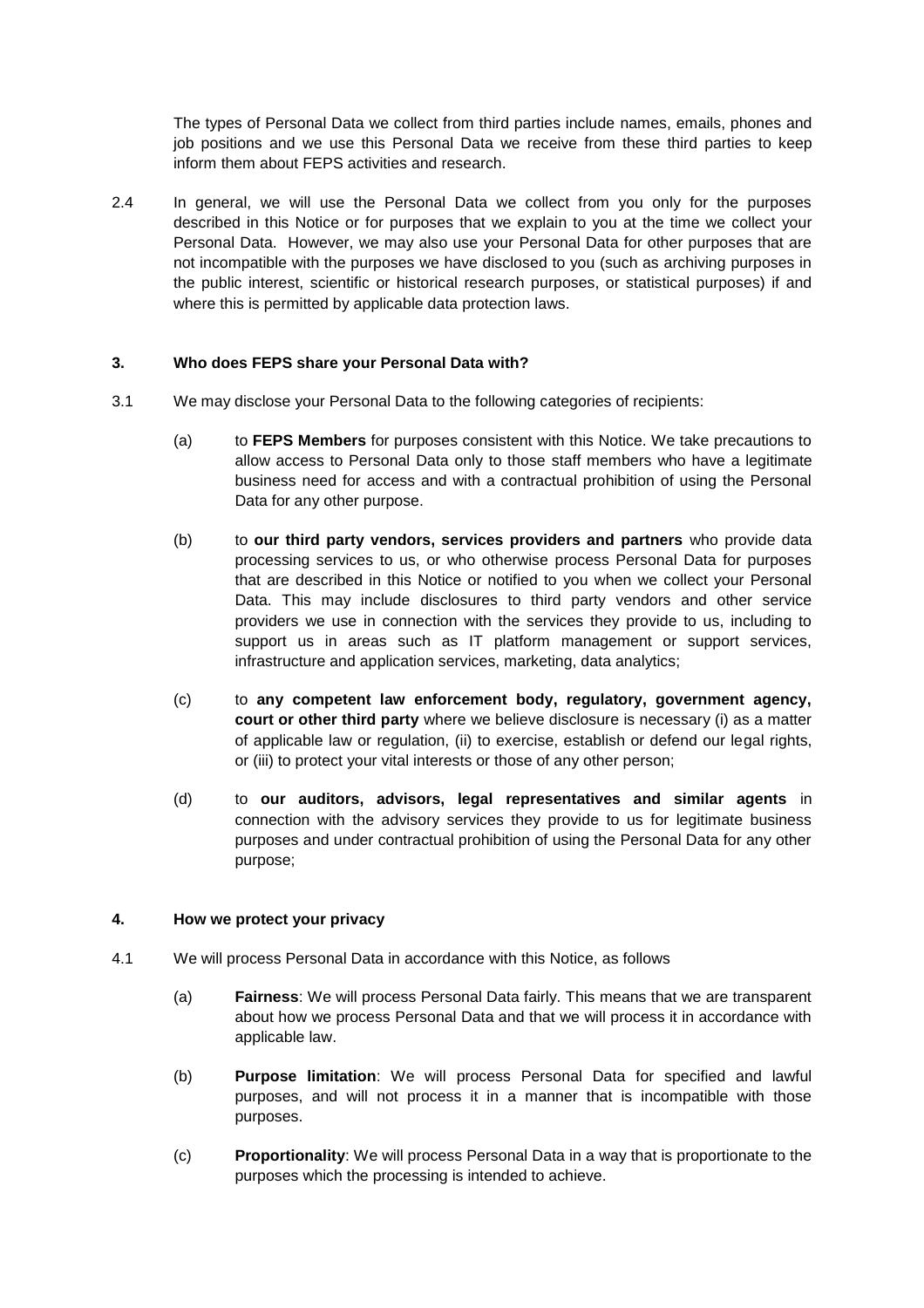- (d) **Data accuracy**: We take appropriate measures to ensure that the Personal Data that we hold about you is accurate, complete and, where necessary, kept up to date. However, it is also your responsibility to ensure that your Personal Data is kept as accurate, complete and current as possible by informing FEPS us promptly of any changes or errors. You should notify us of any changes to the Personal Data that we hold about you (e.g. a change of address).
- (e) **Data security:** We use appropriate technical and organisational measures to protect the Personal Data that we collect and process about you. The measures we use are designed to provide a level of security appropriate to the risk of processing your Personal Data. The privacy terms of the two tools we use are: [Privacy Policy](https://help.activecampaign.com/hc/en-us/articles/218789997-Privacy-Policy)  [Active Campaign](https://help.activecampaign.com/hc/en-us/articles/218789997-Privacy-Policy) [Apple Privacy Policy](https://www.apple.com/legal/privacy/en-ww/)
- (f) **Data processors**: We may engage third parties to process Personal Data for and on behalf of FEPS. We require such data processors to process Personal Data and act strictly on our instructions and to take appropriate steps to ensure that Personal Data remains protected.
- (g) **Data Retention:** We retain Personal Data we collect from you as long as you have not withdrawn your consent or as long as we have a legitimate interest as assocationsto do so.

# **5. Your data protection rights**

- 5.1 You have the following data protection rights:
	- (a) If you wish to **access, correct, update or request deletion** of your Personal Data, you can do so at any time by contacting us using the following contact details Alain Bloedt, FEPS Senior Communications Advisor alain.bloedt@feps-europe.eu.
	- (b) In addition, in certain circumstances, as stipulated in the applicable data protection legislation, you can **object to processing** of your Personal Data, ask us to **restrict processing** of your Personal Data or **request portability** of your Personal Data. Again, you can exercise these rights by contacting us using the following contact details [Alain Bloedt, FEPS Senior Communications Advisor alain.bloedt@fepseurope.eu
	- (c) If we have collected and process your Personal Data with your consent, then you can **withdraw your consent** at any time. Withdrawing your consent will not affect the lawfulness of any processing we conducted prior to your withdrawal, nor will it affect processing of your Personal Data conducted in reliance on lawful processing grounds other than consent.
	- (d) You have the **right to opt-out of marketing communications** we send you at any time. You can exercise this right by clicking on the "unsubscribe" or "opt-out" link in the marketing e-mails we send you. To opt-out of other forms of marketing (such as postal marketing or telemarketing), then please contact us using the contact details provided above.
	- (e) If you have a complaint or concern about how we are processing your Personal Data then we will endeavour to address such concern(s). If you feel we have not sufficiently addressed your complaint or concern, you have the **right to complain to a data protection authority** about our collection and use of your Personal Data. For more information, please contact your local data protection authority. (Contact